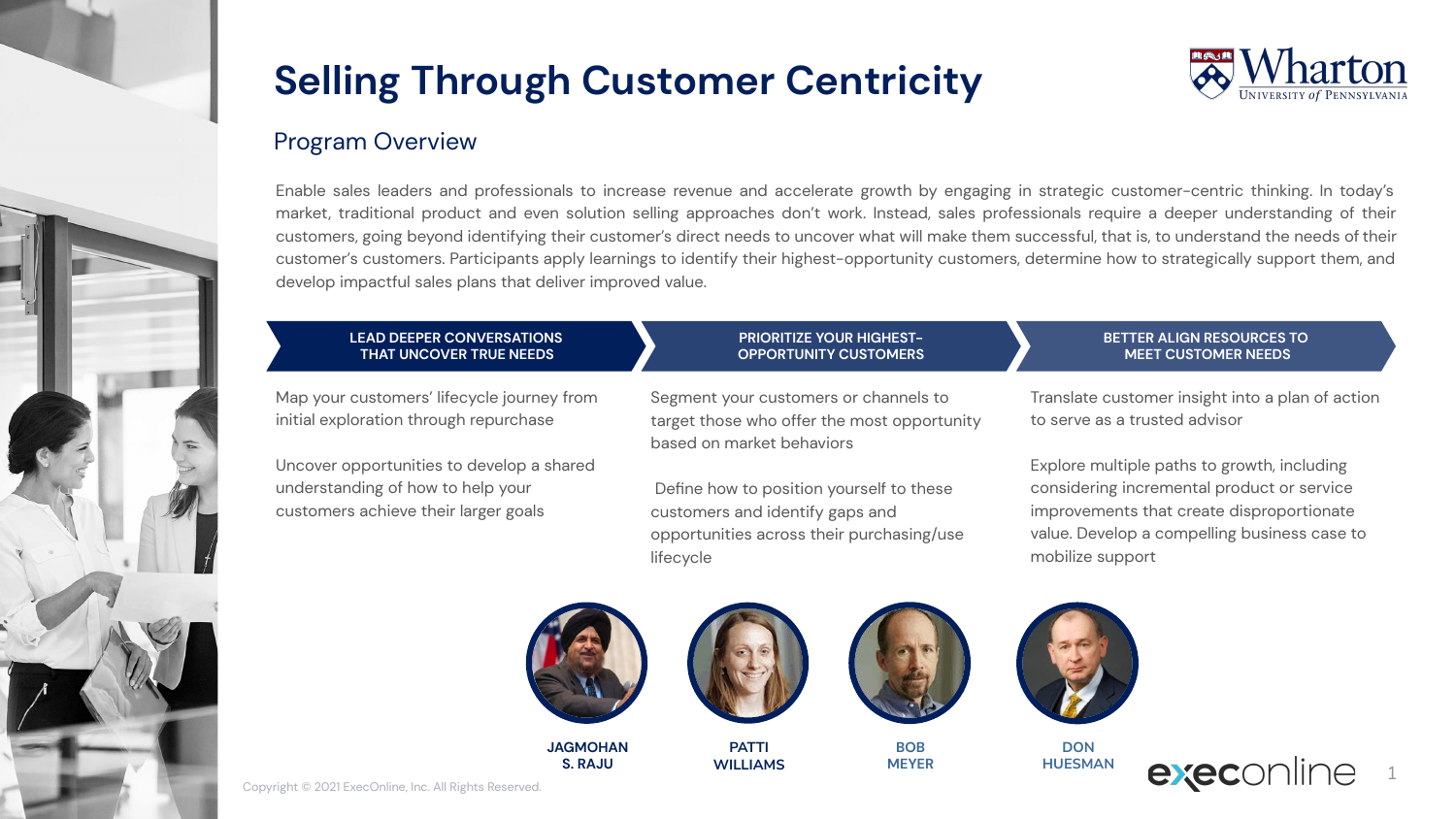

## Key Conceptual Models

- **Identify the Right Customers: Discover how to** evaluate the attractiveness of customer segments in terms of both observable and latent features. Explore criteria to rank segments to identify your most important customers.
- **Understand Perceived Product Value:** Explore how traditional models of how customers perceive value have been superseded by new research.
- **Optimize the Customer Journey: Use Journey** Mapping to understand the customer's decision-making process–from awareness of need through post-purchase evaluation–to target gaps and leverage points in customer value delivery.
- ✔ **Develop an Evidence-Based Positioning Statement:** Understand how you will grow by providing differentiated value to your most important customers as well as communicate your unique value to them.
- **Deploy Aligned Growth Tactics: Consider multiple** paths to growth and map out how to leverage the ones most applicable in your context.



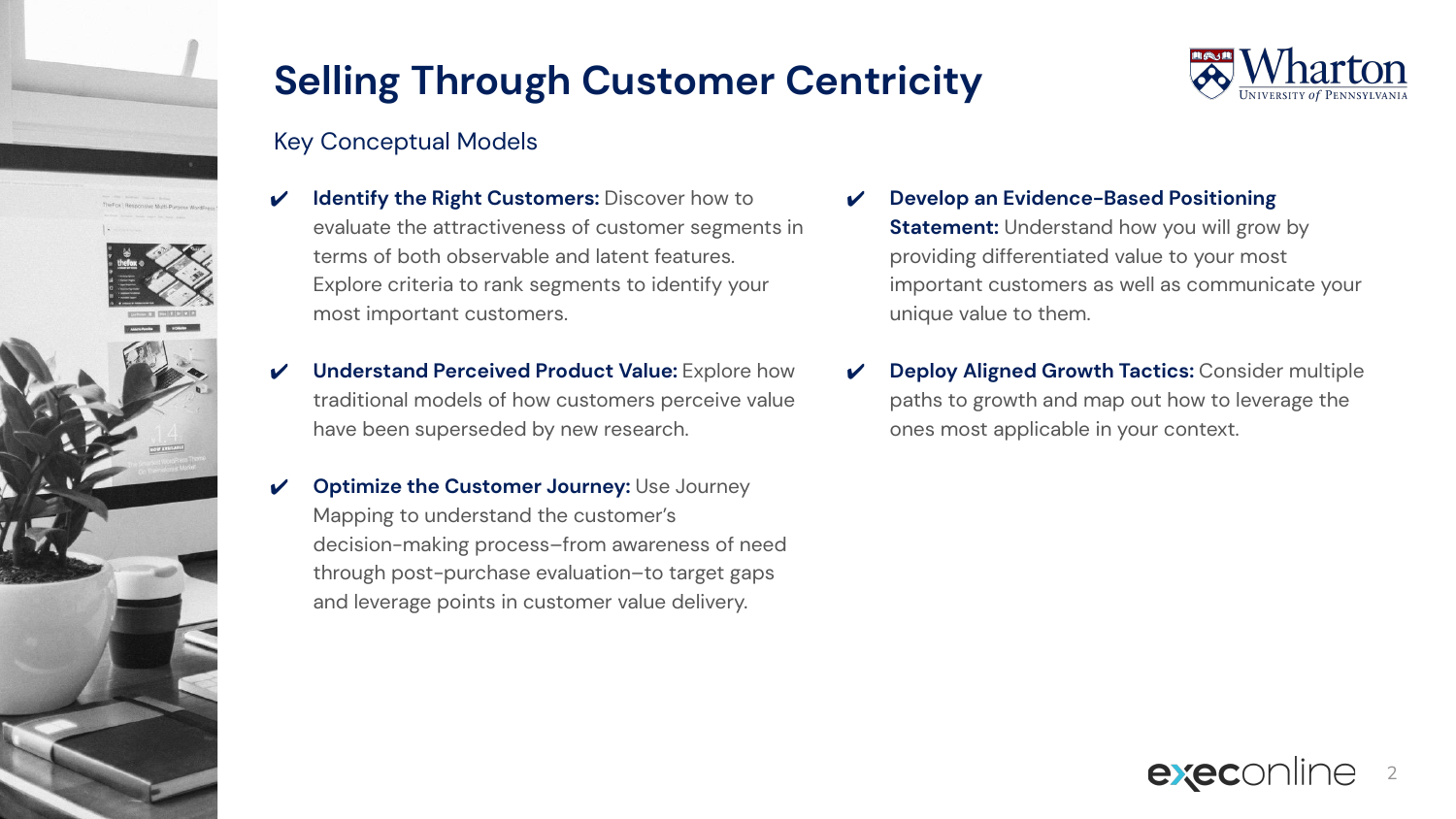

## Curriculum: Week by Week



**RITIZE** 

**One: The Customer Journey** Module: ~75 Minutes Assignments: 75 Minutes Live Virtual Events : 90 Minutes

**Two: Segmentation and Targeting**

## **MODULE LECTURES [VIDEOS] KEY LEARNING**

- Introduction to Positioning
- The Customer Experience
- Journey Graphs, Pain Points, and Brand-Based Differences
- Using Psychology to Improve Journeys
- Introduction to Segmentation
- Introduction to Targeting
- Customer Lifetime Value

- In Module 1, Wharton's renowned business school professors will introduce what it means to be "customer-centric" and explain why this mindset is essential for driving growth. Professor Patti Williams will discuss a paradigm shift in how organizations view their customers, and examine the importance of the "customer journey." Williams will then introduce tools to help you pinpoint your customers' needs, goals, and pain points.
- In Module 2, you will learn how to set priorities through segmenting your customers. Professor Bob Meyer will introduce a range of techniques—from data intensive methods to more "back-of-the-napkin" approaches—to help you segment your customer base. Professor Meyer will highlight key criteria you can use to prioritize your highest-opportunity customers.

**Three: Sales Messaging and Growth Plan**

Module: ~75 Minutes Assignments: 90 Minutes

- Module: ~75 Minutes Assignments: 90 Minutes Live Virtual Events : 90 Minutes
- Crafting a Positioning Statement
- The Chain Model
- Communication and Messaging

You will learn why "positioning" is crucial to effectively meeting customer needs and how to craft a positioning statement for your target customers that articulates the differentiated value you will provide.

To conclude your learning journey, you will learn the Chain Rule, which will help you identify and evaluate opportunities for growth.



## JPTIMIZE **OPTIMIZE**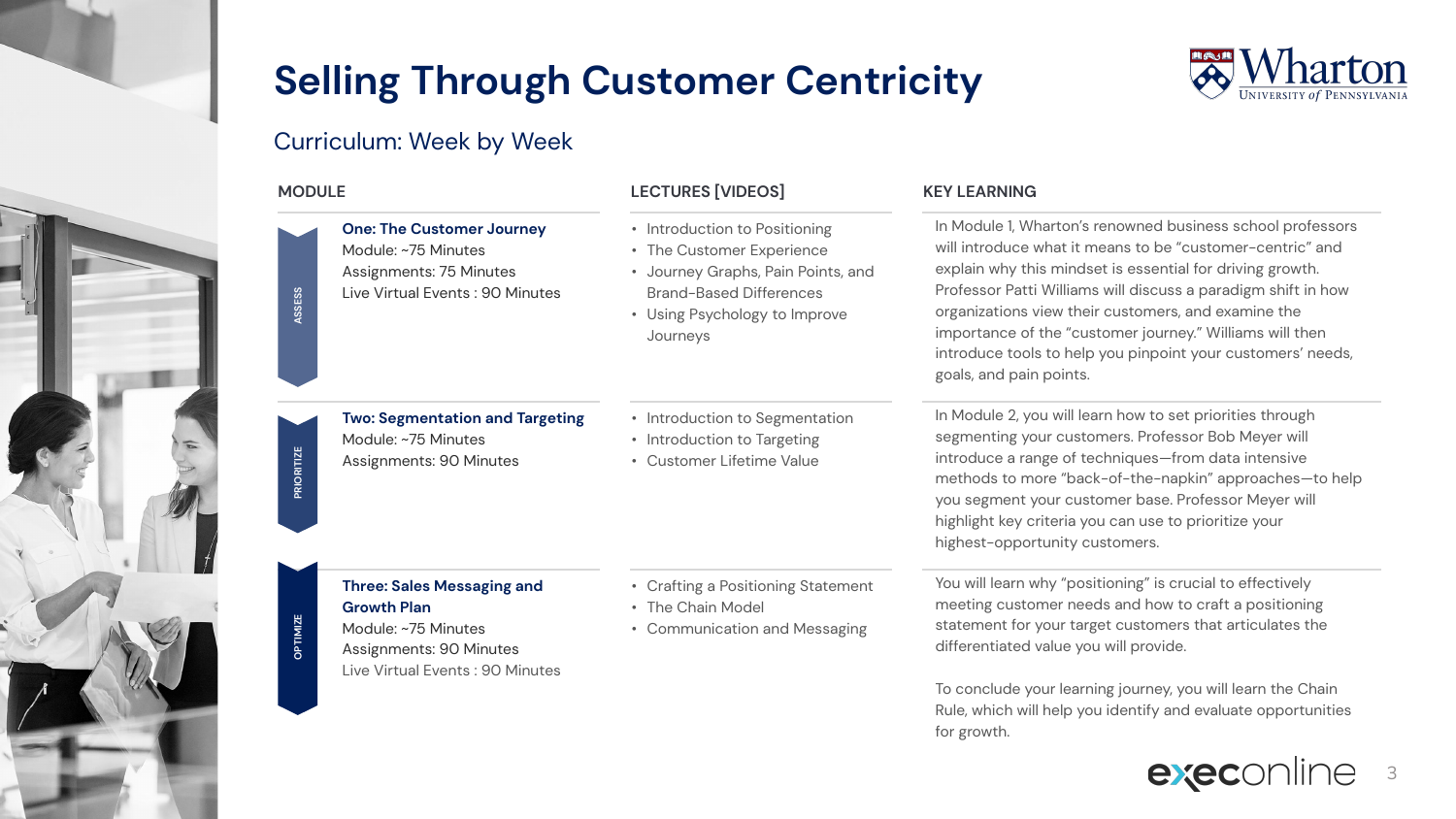

4

## Assignments

| <b>MODULE</b> |                                                                      | <b>ASSIGNMENT</b>                                                                                               |  |
|---------------|----------------------------------------------------------------------|-----------------------------------------------------------------------------------------------------------------|--|
| PREPARE       | <b>Orientation</b><br>Preparing for Your<br>Customer-Centric Journey | <b>Identify Opportunities for Sales Growth</b><br>• Review exemplar sales plans<br>• Select your critical issue |  |
|               | <b>One: Customer Experience</b>                                      | <b>Identify What Matters to Your Customers</b>                                                                  |  |
|               | Adopt Your Customer's                                                | • Map your customer's journey                                                                                   |  |
| ASSESS        | Perspective                                                          | • (Suggested) Engage with customers to enhance your understanding                                               |  |
|               |                                                                      | • Summarize areas of opportunity to inflect, including understanding your "customer's<br>customer"              |  |
|               | <b>Two: Segmentation and</b>                                         | <b>Prioritize Key Customers</b>                                                                                 |  |
| PRIORITIZE    | <b>Targeting</b>                                                     | • More effectively segment your customers to target the right opportunities                                     |  |
|               | Target Your Highest-Opportunity                                      | • Evaluate your segments                                                                                        |  |
|               | Customers                                                            | • Select your target segment and summarize their needs                                                          |  |
|               | <b>Three: Sales Messaging and</b>                                    | <b>Clarify Your Differentiation</b>                                                                             |  |
| OPTIMIZE      | <b>Growth Plan</b>                                                   | • Articulate your positioning to deliver differentiated value to your highest-opportunity<br>customers          |  |
|               | Plan to Exceed Your Sales Targets                                    |                                                                                                                 |  |
|               |                                                                      | Develop Your Growth Plan                                                                                        |  |
|               |                                                                      | • Summarize current gaps against your proposed positioning                                                      |  |
|               |                                                                      | • Consider alternative tactics to generating growth                                                             |  |
|               |                                                                      | • Plan how you will prioritize your efforts to deliver value efficiently<br>exec                                |  |